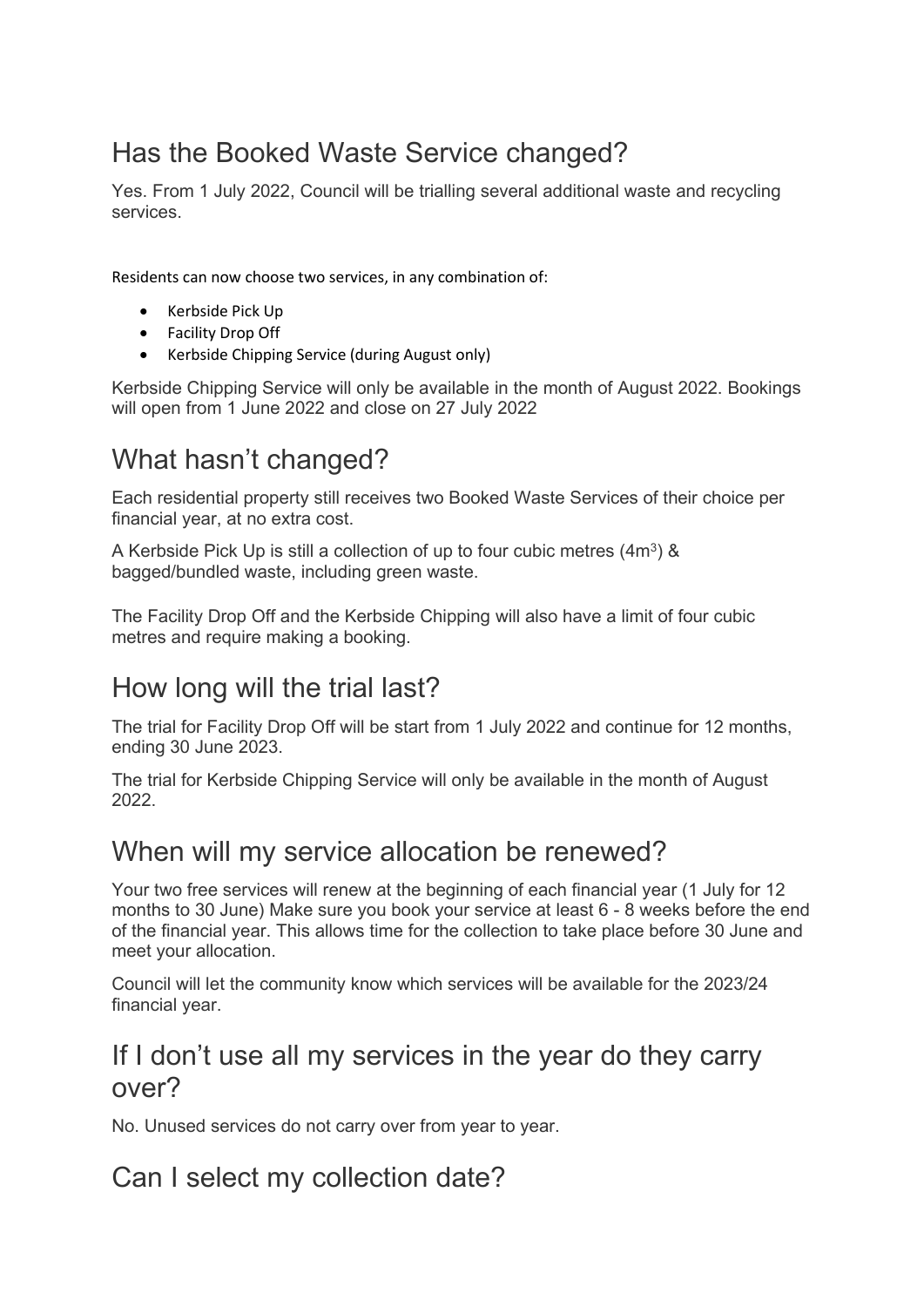Yes, a calendar of available dates for your address will be visible when you have selected your preferred booking option i.e correct zone for Kerbside Pick Up, location/time for Facility Drop Off and Ward for Kerbside Chipping.

## What if available dates do not suit me?

For Kerbside Pick Up and Chipping, dates made available are set based on the location of your property. These have been set to when collection vehicles are in your area to ensure the most efficient and effective delivery of the service to the whole Blue Mountains LGA. For Facility Drop Off you choose your location (Blaxland/ Katoomba Facility) and time (morning/afternoon) that suits you.

## How do I cancel a booked service? How much notice do you need?

Please call Council on 4723 5000 (lower mountains) or 4780 5000 (upper mountains). Cancellation timeframes are as follows:

- Kerbside Pick Up -7 days prior
- Facility Drop Off 24 hours prior
- Kerbside Chipping- 24 hours prior

## What if I miss booking date?

After booking, if you do not put out items for Kerbside Pick Up or Kerbside Chipping or don't attend your booked Facility Drop Off, it will still be considered that you have used up one of your two Booked Waste Services

## What size branches will be accepted for Chipping?

Branches must be less than 4 weeks old, be between 1 and 3 metres in length and have maximum diatmeter of 15cm

#### How much waste material can I present in Kerbside Pick Up?

For each service, a household may present four cubic metres (4m3) of waste material. Try using the following guides to measure four cubic metres:

- Bulky Waste: make a pile 2m long x 2m wide x 1m high (the height of a standard door is two metres), or
- For narrow and confined spaces make a pile 4m long x 1m wide x 1m high.

## For the Facility Drop Off, can I take other items?

Yes, please first check what items can be received at each Resource Recovery and Waste Management Facility (RRWMF).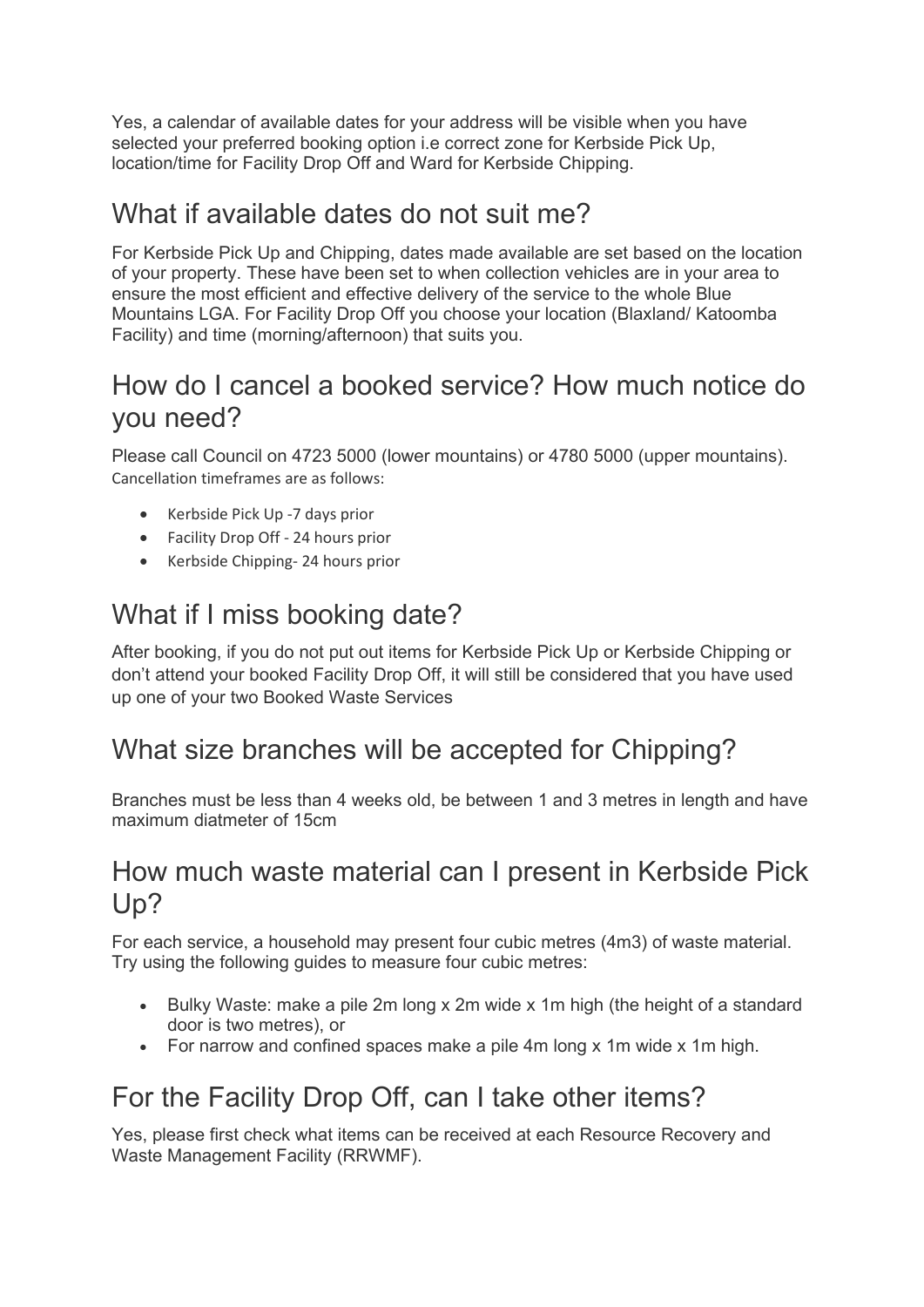Any additional waste beyond the four cubic metres, will be charged as per the [RRWMF](https://www.bmcc.nsw.gov.au/sites/default/files/docs/Updated%20RRWMF%20Fees%20and%20Charges_2021-22.pdf)  [Fees and Charges.](https://www.bmcc.nsw.gov.au/sites/default/files/docs/Updated%20RRWMF%20Fees%20and%20Charges_2021-22.pdf)

Four cubic metres is similar to a small box trailer or a small ute load approx 2m long x 2m wide x 1m high (the height of a standard door is two metres)

The Facility Drop Off does not apply to business waste, building and construction materials at Katoomba, asbestos and hazardous waste

## For the Facility Drop Off, do I have to unload items myself?

Yes, staff will direct you to the right location and you will need to safely unload and sort what you have brought into the facility.

#### For the Facility Drop Off, can someone else take it for me?

Yes, please ensure that evidence of the address the booking has been made under is brought with the alternate person. Examples of evidence can include copy of booking confirmation email, rates notice, copy of drivers licence, utility bill.

## If I have  $8m<sup>3</sup>$  of waste, can I book my two  $4m<sup>3</sup>$  services for the same day?

Yes. You may use your two free services as you need them. You will need to make a second booking for the second service.

## Can I pay for extra services?

Yes for Kerbside Pick Up only.

## What is the cost of booking an extra Kerbside Pick Up?

Please search for 'bulky' in [Council's current fees and charges](https://www.bmcc.nsw.gov.au/booked-waste-services/documents/fees-charges-2021-2022) to find the cost. Service terms & conditions, including size and volume limits, also apply to paid additional services. You will be required to pay the fee before a service date can be allocated. After you book your additional service, a member of staff will contact you to arrange payment. The fee remains the same for less than four cubic metres.

## I have put items out for Kerbside Pick Up but someone has added to it and it looks more than allowed. What can I do?

Only present waste materials the night before your service date. This should reduce the chance of others adding to it. If someone has added to your waste materials, please tell us so we can investigate.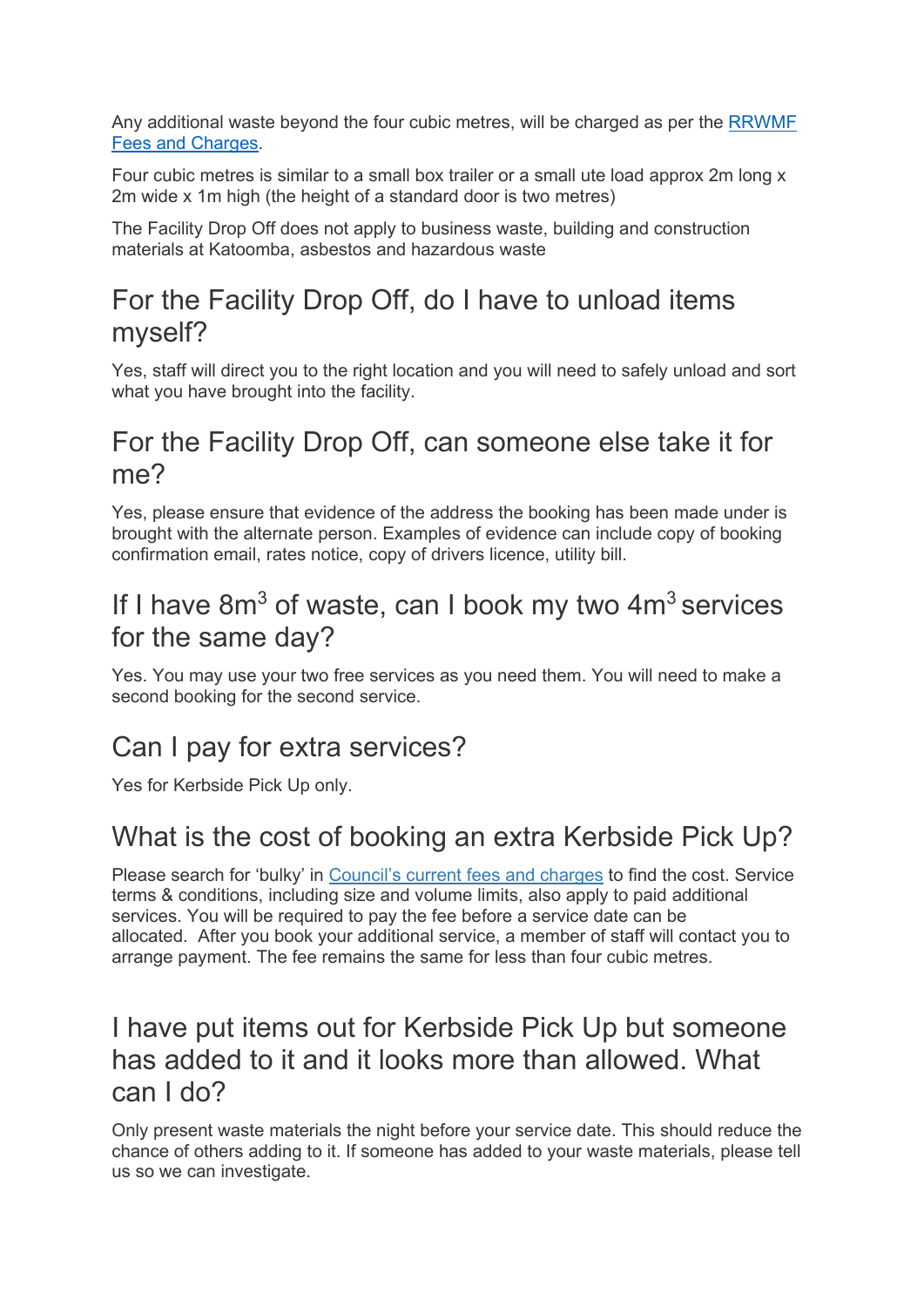## Due to footpath constraints, all our neighbours put items together on the footpath. Is it still possible to make a booking?

You should only combine waste materials with neighbours if you have had approval from us. Please tell us of any space constraints when you make your booking.

## I am a tenant – can I use the service? / Do I have to be a ratepayer to use the service?

You must be a resident of a property that pays rates (rates include the domestic waste management charge). Tenants can use the service as occupants of the property. The service is only available to residential properties, not to businesses.

## I have just moved to a new house and the previous tenants have used the allocated two bookings. Can these two free bookings be reinstated for me?

No, unfortunately not.

#### What happens if I cannot bundle or tie my green waste for Kerbside Pick Up as I have mobility issues or a medical condition that doesn't allow me to?

Council will provide assistance, at no charge, to residents with a mobility issue or a medical condition that prevents them from bundling and tying green waste. To access this assistance please complete the ['Application for Assistance with Bundling and Tying](https://www.bmcc.nsw.gov.au/documents/application-for-assistance-bundling-and-tying-green-waste)  [Green Waste' form.](https://www.bmcc.nsw.gov.au/documents/application-for-assistance-bundling-and-tying-green-waste) You will be required to provide evidence from a registered service provider, case manager or medical specialist to support your application.

You may also consider using the Kerbside Chipping or the Facility Drop Off that do not require bundling.

## With green waste now being able to be collected and removed, as part of the Kerbside Pick Up, what happens to the green waste?

The bundles of green waste are separated and sent to be recycled into compost products. To help make it straightforward to separate, when the truck is unloaded, green waste presented for collection needs to be bundled with natural fibre string by residents. This practice has been successfully diverting green waste from landfill for many years in numerous other local government areas.